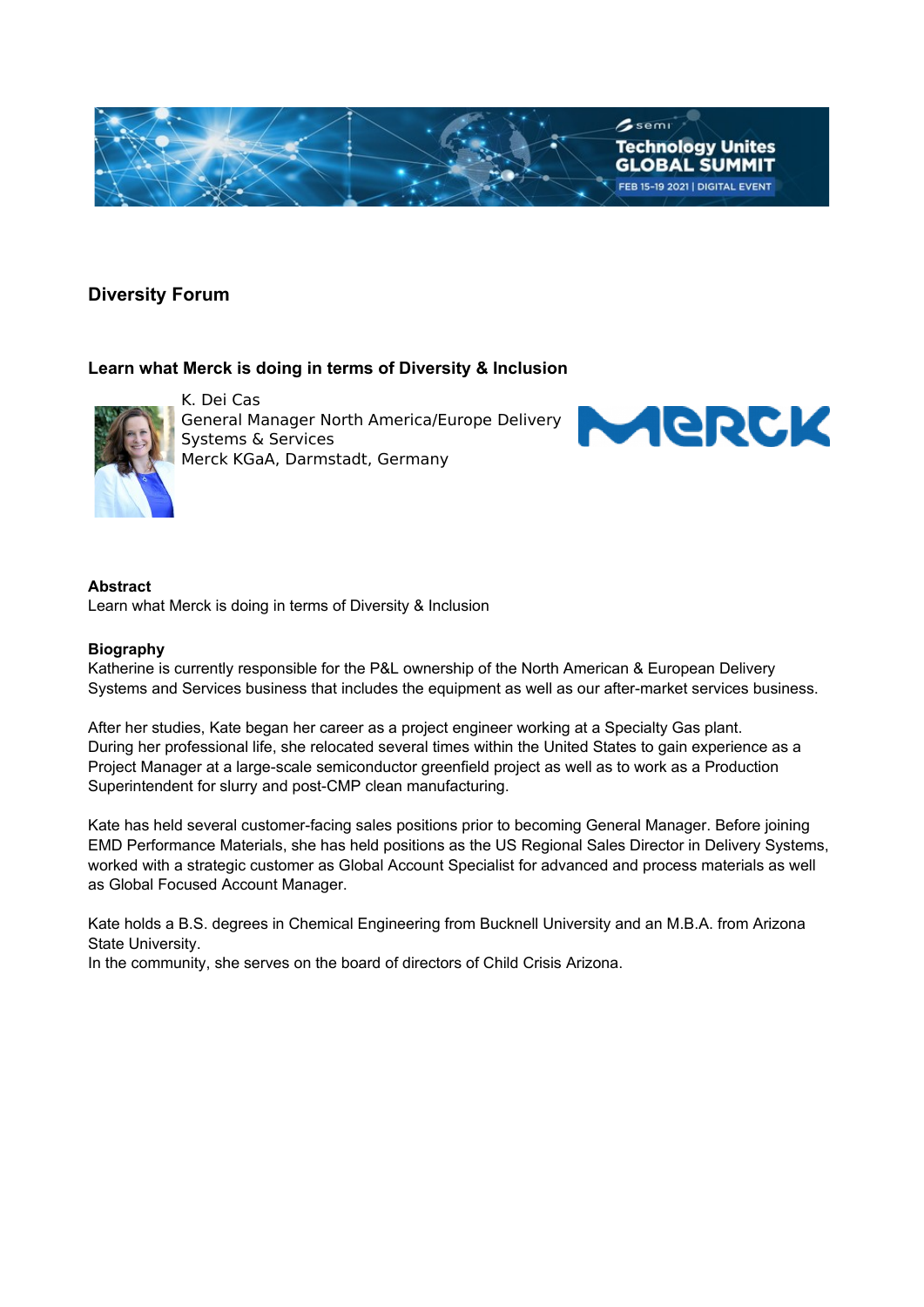# **Successful Strategies to Attract Young Professionals**



C. Pelissier Business Line Manager EMEA Edwards Ltd, Semiconductor, Burgess Hill, United Kingdom



#### **Abstract**

At Edwards we believe that the successful attraction of talented young professionals to our industry comes from listening and understanding what is important to young people and what they want to achieve in their careers. Our attraction strategy aims to connect with our audiences in more meaningful and emotional ways – we know young people want to learn and opportunities for career development are crucial, but they also want to make a difference, and sustainability has never been more important.

Today's young adults are having to deal with a range of issues which can impact the career choices they make. From the impact of COVID-19 and action on climate change, to challenging cultural attitudes, including those related to gender, racial, mental and physical health discrimination – we believe that businesses who are committed to improving people's everyday lives, as well as protecting our planet offer the most appeal to young people.

Our engagement with the next generation of young professionals focuses on the important issues that matter to them. At Edwards we look to do this through our:

- targeted outreach and social media brand engagement and its real connection to protecting the environment

- global career and development opportunities offered both in our organisation and the semiconductor industry

- promotion of diverse role models representing the wide fabric of the Edwards community and the different careers available

#### **Biography**

Christine Pelissier is Business Line Manager EMEA at Edwards Vacuum. She has over 25 years' experience successfully growing markets and customers in a high-tech environment and has broad international experience building networks in North America, Europe, and Asia. Prior to joining Edwards, Christine has held senior strategic marketing positions, business development, operations and applications roles with Applied Materials, KLA-Tencor and Soitec.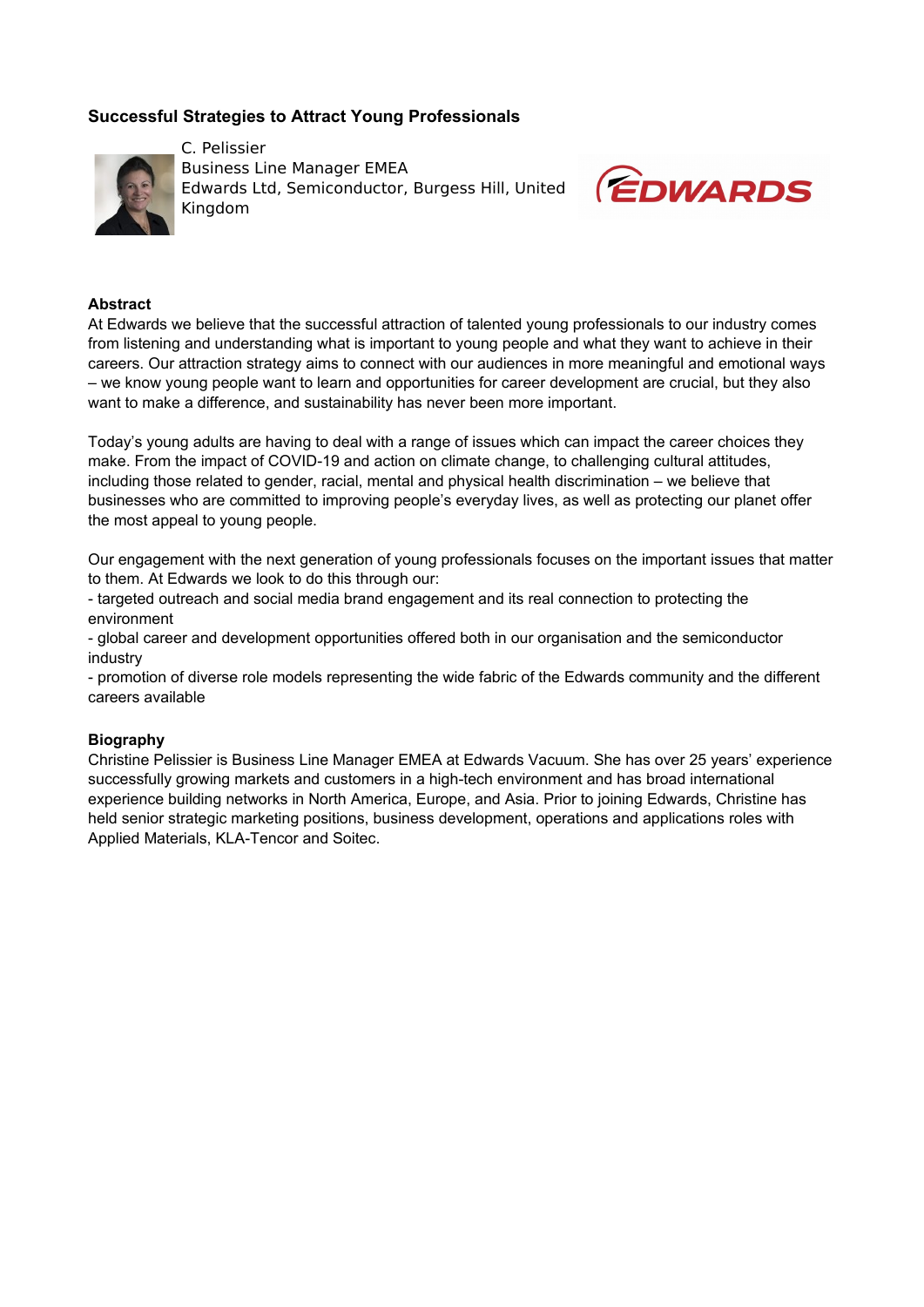## **Coming soon**



E. Clark Account Sales Automation Products Group Applied Materials, Santa Clara, United States



### **Abstract** Coming soon

### **Biography**

Emily Clark is in the Account Sales team in the Automation Products Group at Applied Materials. She started this position in January 2021, and is based out of Boston. She joined Applied Materials in October 2018 as a Account Sales for Service, Spares and Components in central Europe, and until recently was based in Munich. Emily received the award for "Best Performance by New Sales Person" in 2019. Previous to moving to the semiconductor industry Emily lead European wide sales teams in the optics industry. She holds a Master's degree in Engineering Physics from the Technical University Munich.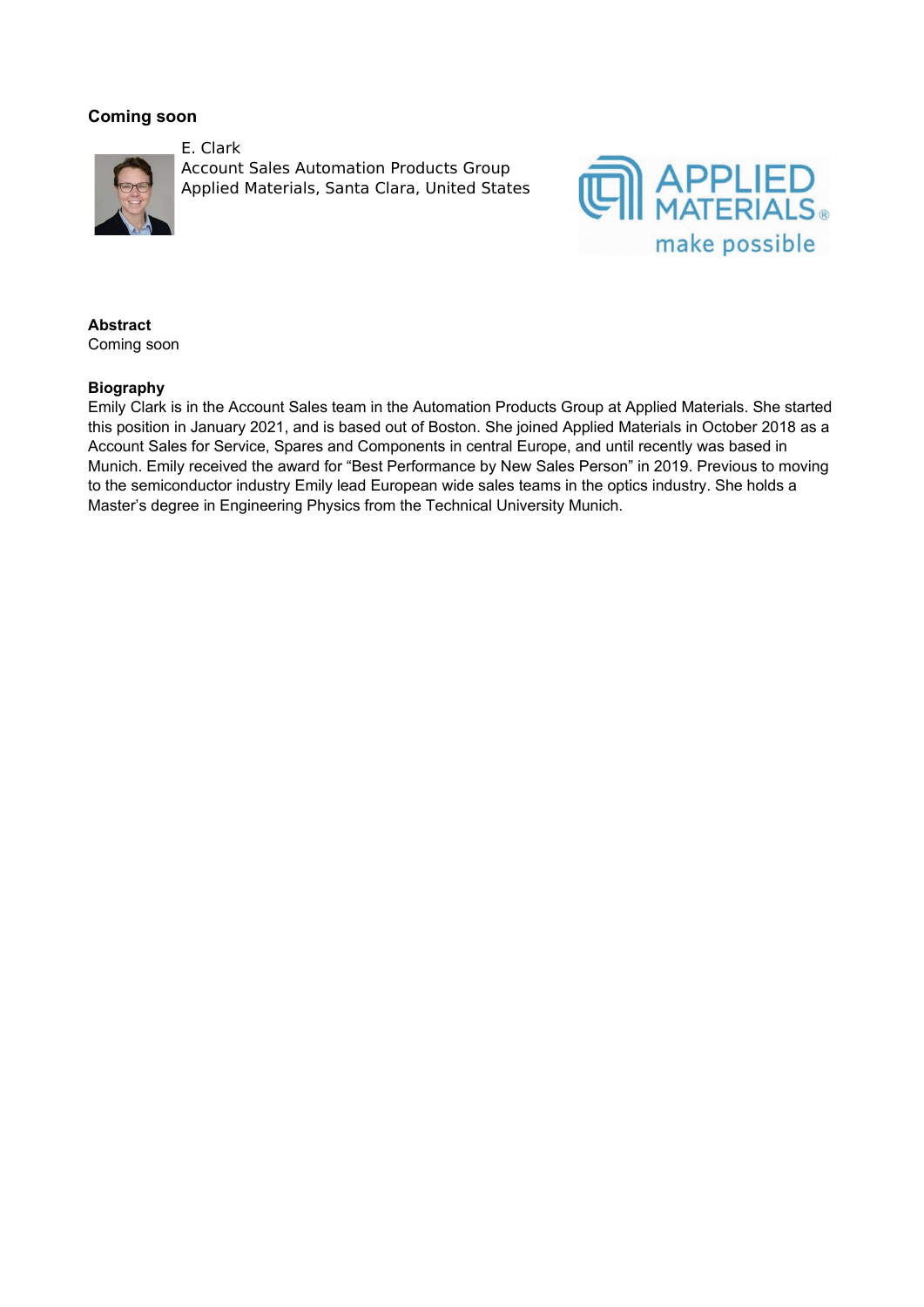# **The Challenge the semiconductor foresees with Diversity and Inclusion**



S. Nasri Executive Managing Partner ISES, London, United Kingdom

### **Abstract**

The Challenge the semiconductor foresees with Diversity and Inclusion

### **Biography**

Salah Nasri is the Managing Partner of the International Semiconductor Executive Summits. He oversees the management from operations, strategy, sales and marketing covering Semiconductor, MEMS, and Solar Manufacturing. He has worked for the ISES for 10 years and his previous experience consists of working as an analyst and business development for companies such as Credit Suisse, Huntress Recruitment and the International Business Development Group. During his tenure at ISES he relocated to China for 6 years to manage operations in the APAC region.

With local market and government support he has enabled the ISES flagship events, the China International Semiconductor Executive, The Taiwan Semiconductor Executive Summit, the MEMS World Summit and the World Solar Congress to reach significant presence and success as a platform for leaders in the industry to collaborate in a trusted network to discuss areas such as advanced packaging, memory manufacturing, AI, 5G, Automotive Electronics, Risc-V and more.

Salah graduated with a First Class Batchelor of Sciences Degree in International Relations and Economics from Loughborough University and Masters in International Relations from Oxford University.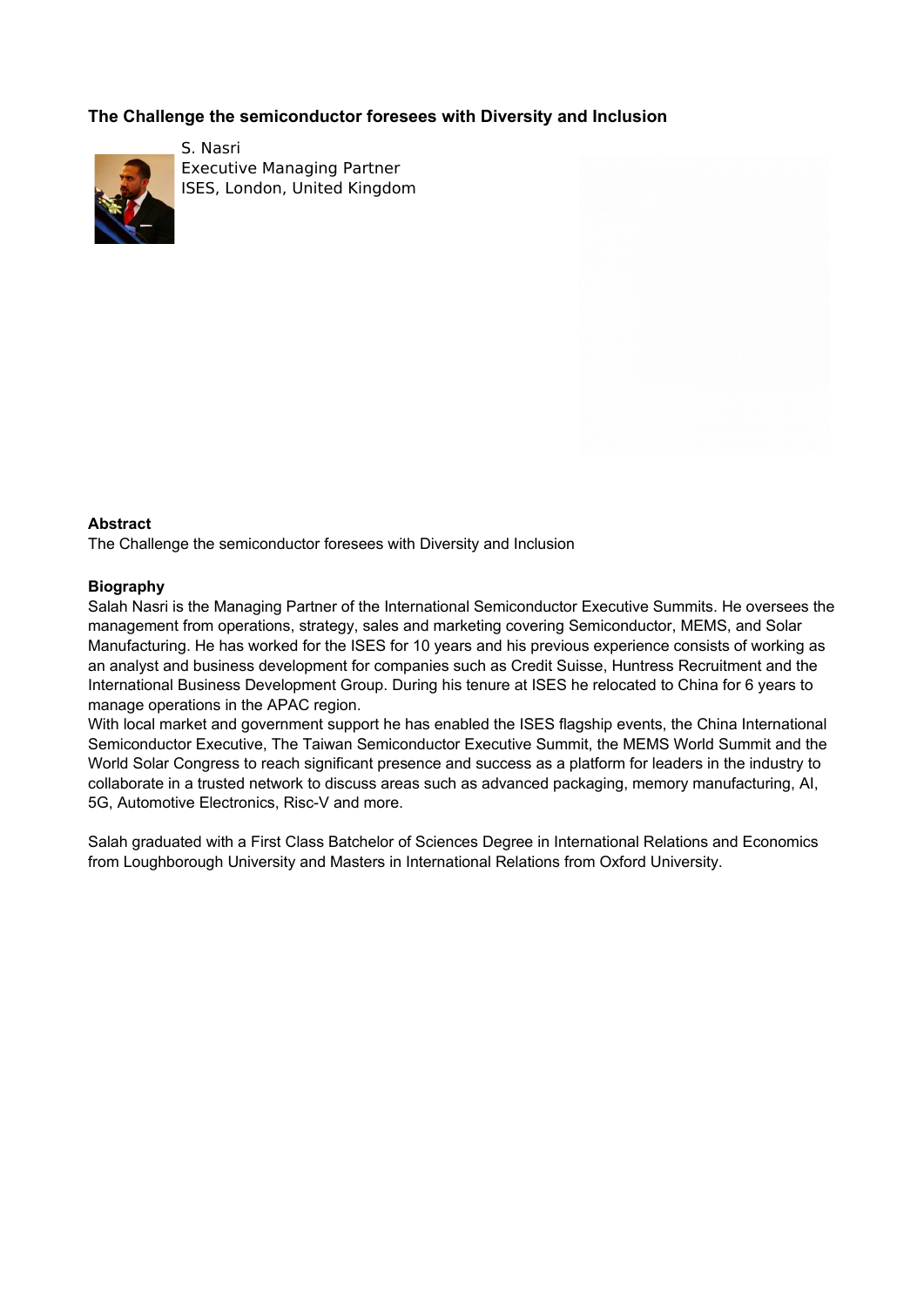## **Overcoming an unconscious bias**



T. Blake Writer/Director Asset Pictures, Los Angeles, United States

#### **Abstract**

Focusing on gender, race & LGBTQI issues, filmmaker Tessa Blake gives an incisive presentation on how to spot bias and how to change it. With America in turmoil and industries across the nation being cited for systemic and wide-spread discrimination, it's critical to see the unconscious triggers at work. Tessa provokes a discussion on practical modifications to help organizations and teams make small changes that make a big difference toward greater equity.

Presented at the American Film Institute, Producer's Guild of America, Writer's Guild of America East, American Society of Cinematographers, Disney, Verve, Good Universe, Point Grey Pictures, the Visual Effects Society, University of Southern California, and University of North Carolina at Chapel Hill.

#### **Biography**

An AFI Directing Workshop for Women alumna, Tessa Blake is an award-winning filmmaker and television director (*Blacklist*, *A Million Little Things*, *Station 19, Riverdale*). Her films have premiered at Cannes and SXSW, been honored by the Academy, been released theatrically, and have played on Showtime, Oxygen and PBS. She and her husband Ian Williams work as a writing team for film and television.

As Director of AFI's Directing Workshop for Women and now the Nancy Malone Director for Diversity, Equity & Inclusion at AFI, Tessa has innovated several dynamic programs for underrepresented filmmakers in the industry, working with Disney, Sony, Universal & Fox to create meaningful opportunities for talented alumni.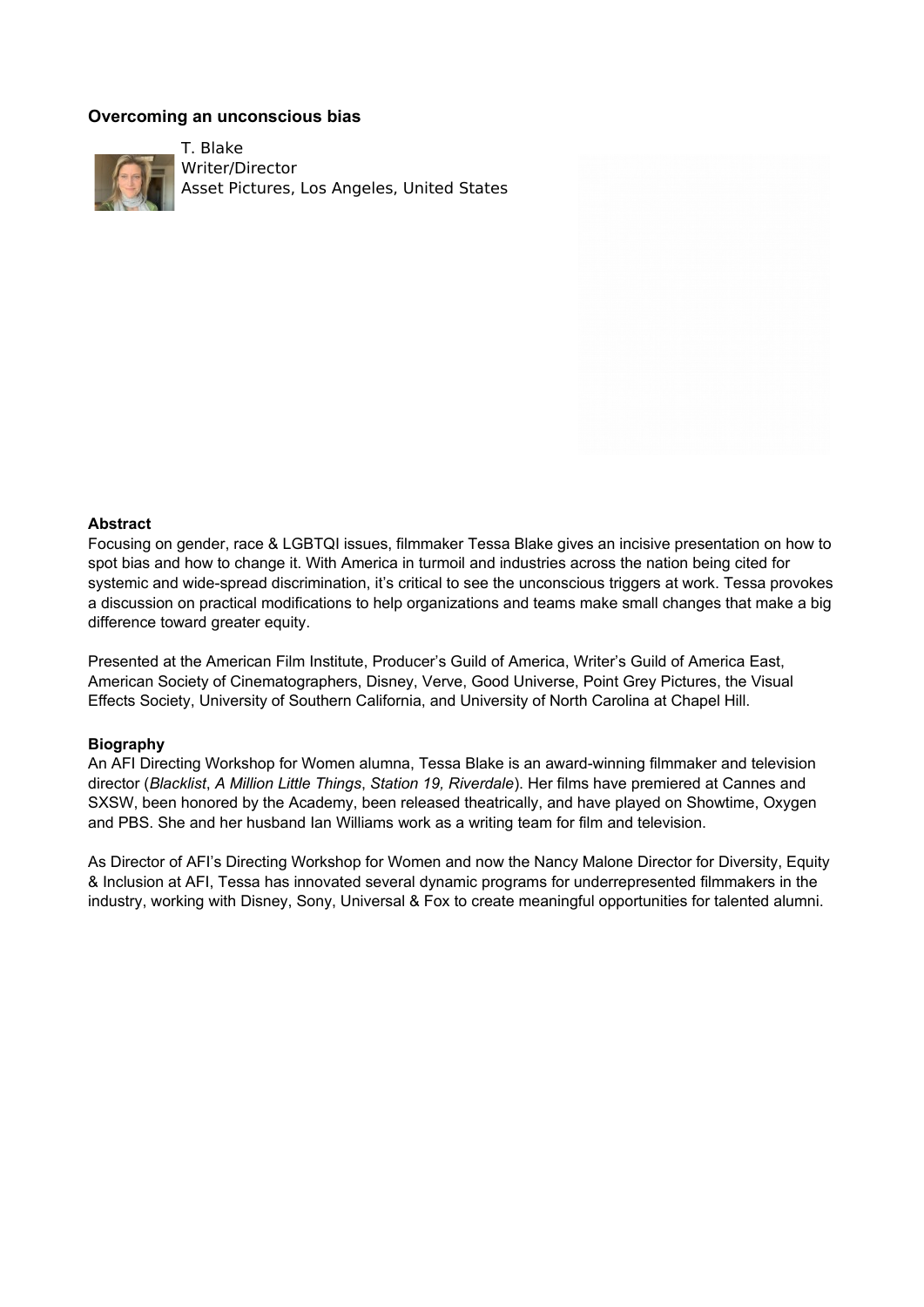# **Fire-side chat with Sherry Alexander (NXP) and Michelle Williams-Vaden (SEMI Foundation)**



S. Alexander Head of Diversity, Equality, and Inclusion NXP, Austin, United States

#### **Abstract**

Michelle Williams-Vaden chats with Sherry Alexander about Sherry's new position as the new Head of Diversity, Equality, and Inclusion at NXP, and her experience of being Black and female in the microelectronics industry. Please join us to hear Sherry's stories ranging from what it's like to be a 5'10" Black woman walking through an airport in China to the powerful ways all of us can support diversity and belonging in our companies.

### **Biography**

Sherry Alexander is the Head of Diversity, Equality, and Inclusion for NXP. She joined the company in May of 2017, as the Quality Director for the AMP business. Over the course of her 25+ year career, Sherry has held successively progressive, global leadership roles in the areas of Product Engineering, Program Management, New Product Development, and Quality Assurance with Motorola SPS, Texas Instruments, GE Oil & Gas, and now NXP.

All throughout her career journey, Sherry has been actively engaged and involved in Employee Resource Groups, STEM outreach programs, community engagement, and the recruitment of under-represented groups including African Americans, GLBTQ, Hispanics, people with disabilities, and veterans. Ensuring everyone feels valued and has equal access to opportunities has always been a priority.

She holds a Bachelor of Science in Electrical Engineering from Prairie View A&M University, an MBA in Management from Houston Baptist University, and is currently pursuing a Diversity and Inclusion certificate from Cornell University.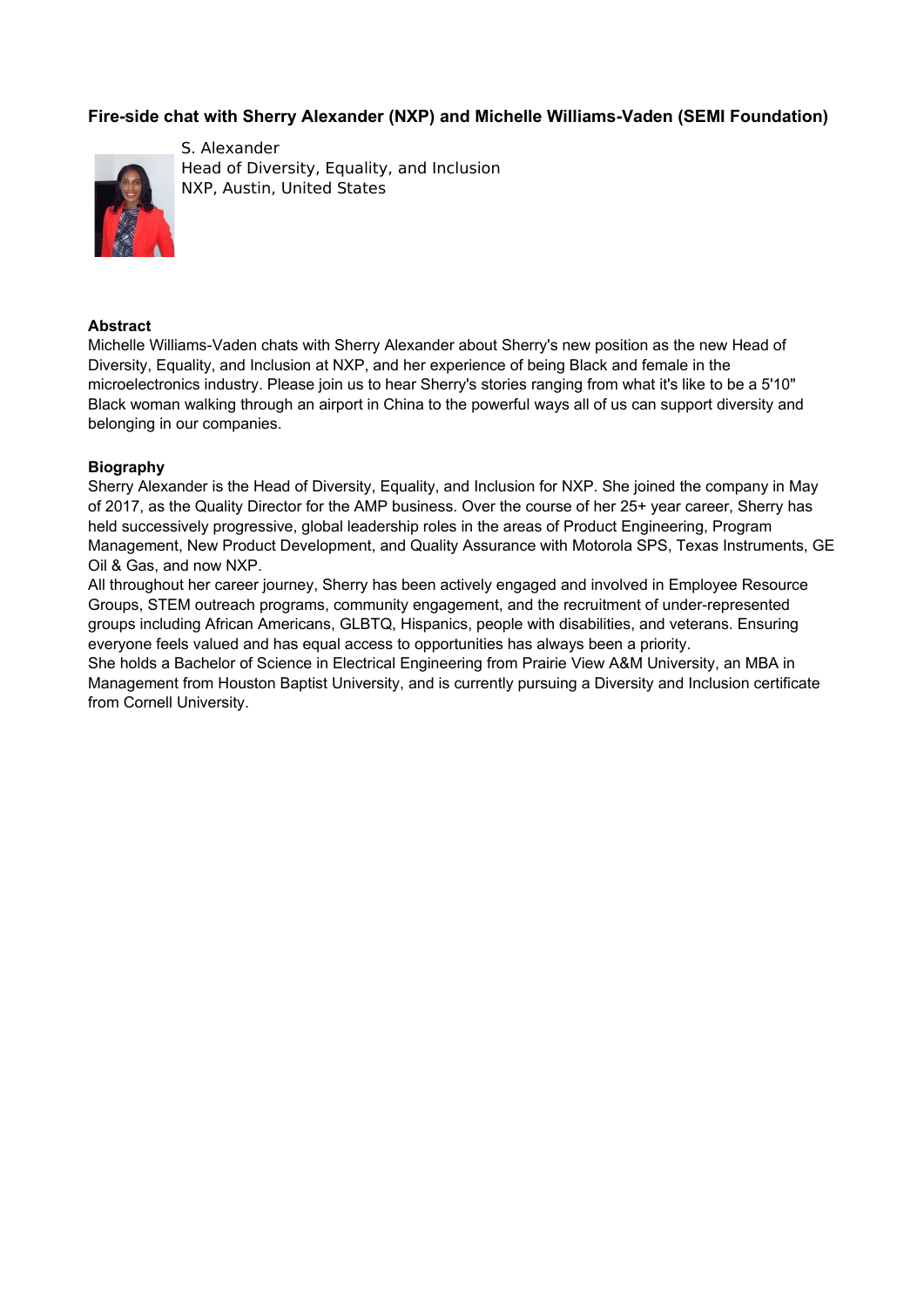# **Unconscious Bias – A discussion on how we tackle it in the Tech Space**



A. Scott Senior Director - Diversity, Inclusion and Talent, Phoenix, United States



### **Abstract**

Diversity Equity and Inclusion (DEI) has become top of mind for companies around the globe; and employers are giving more attention and resources towards their efforts in creating a more diverse, equitable and inclusive workforce. Yet culture and societal factors, including unconscious bias, can negatively impact efforts to create a diverse workforce. Hear how we can address and overcome these challenges through the lens of DEI in the technology space.

### **Biography**

Alicia Scott is the Senior Director of Diversity, Inclusion and Talent at ON Semiconductor, leading the diversity and inclusion (D&I), talent acquisition and HR KPI teams. Her work is to ensure D&I is embedded within everything the organization does based on workplace inclusion, workforce diversity and community partnerships, recognizing that the company is at its strongest when it effectively draws upon the wide variety of experiences, knowledge, culture and backgrounds from all employees and leaders. With changing demographics, increasing demand from customers, and mobility across borders, Alicia's mission for the D&I initiative at ON Semiconductor is to shift how the organization attracts, retains and develops talent to create a more inclusive environment that leverages diversity effectively. Having been with ON Semiconductor since becoming a public company in 2000 working as an engineer and in product development, Alicia noticed a great need and demand for a D&I initiative at a global company that was experiencing immense growth, reaching \$5.5 billion in revenue at the end of 2019. In 2017, Alicia transitioned to lead this initiative at the organization from a global perspective, working with the executive team and board of directors to develop, enhance and deploy a comprehensive global D&I strategy. During Alicia's tenure leading the D&I initiative, it has grown to include seven Affinity Network Groups including the Women's Leadership Initiative (WLI), STEM UP (Science, Technology, Engineering and Math for the Underrepresented Population), Cultivate (multi-generational), Employee Activity Committee (EAC), Black Employee Network (BEN), Continua (LGBTQ+), and Veteran and Military Employees (VME). Alicia also serves as the Chair of the Diversity and Inclusion Senior Leadership Council, is a Business Ethics Liaison and committee member for Global Corporate Giving program for the company.

During Alicia's tenure leading the D&I initiative, it has grown to include **eight** Affinity Network Groups including the Women's Leadership Initiative **(WE)**, STEM UP (Science, Technology, Engineering and Math for the Underrepresented Population), Cultivate (multi-generational), Employee Activity Committee (EAC), Black Employee Network (BEN), Continua (LGBTQ+), Veteran and Military Employees (VME) **and The Bridge (multiculturalism).**

**Education** Arizona State University, W.P. Carey School of Business Masters of Business Administration - May 2004